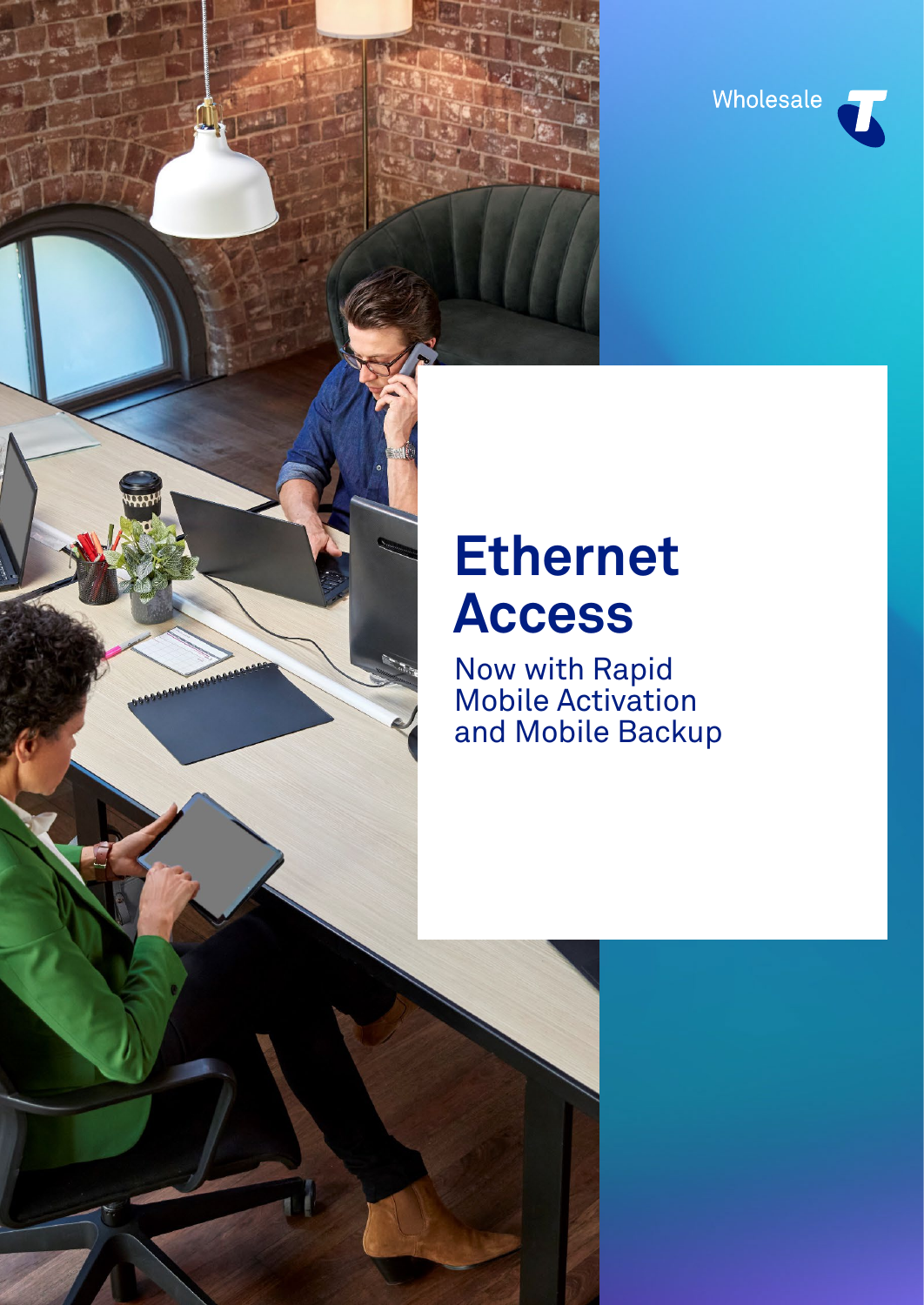## **Ethernet Access**





### **Business productivity demands very high resilience connectivity.**

Our Ethernet Access solution enables you to reach more customers with one of the most extensive fibre footprints in Australia. It supports both copper and fibre access tails, and nbn™ network TC2 tails. You have more ways to connect with bandwidth options up to 2Gb and multiple classes of service.



### **Now with integrated Rapid Mobile Activation and Backup**

**Rapid Mobile Activation** allows you to connect a new service in as little as 8 days, using an interim mobile connection on the wholesale part of Telstra's mobile network. Meaning your customer can get up and running sooner with simple fixed monthly pricing, a range of download speed options and no data cap.

The Mobile and Fibre services share a common UNI interface helping to ensure the end-to-end experience is easier for everyone.

When the fibre network is ready, the Rapid Mobile Activation service converts to **Mobile Backup**, keeping your customers connected and helping to avoid downtime and costly service calls if there's ever an interruption to the fibre service.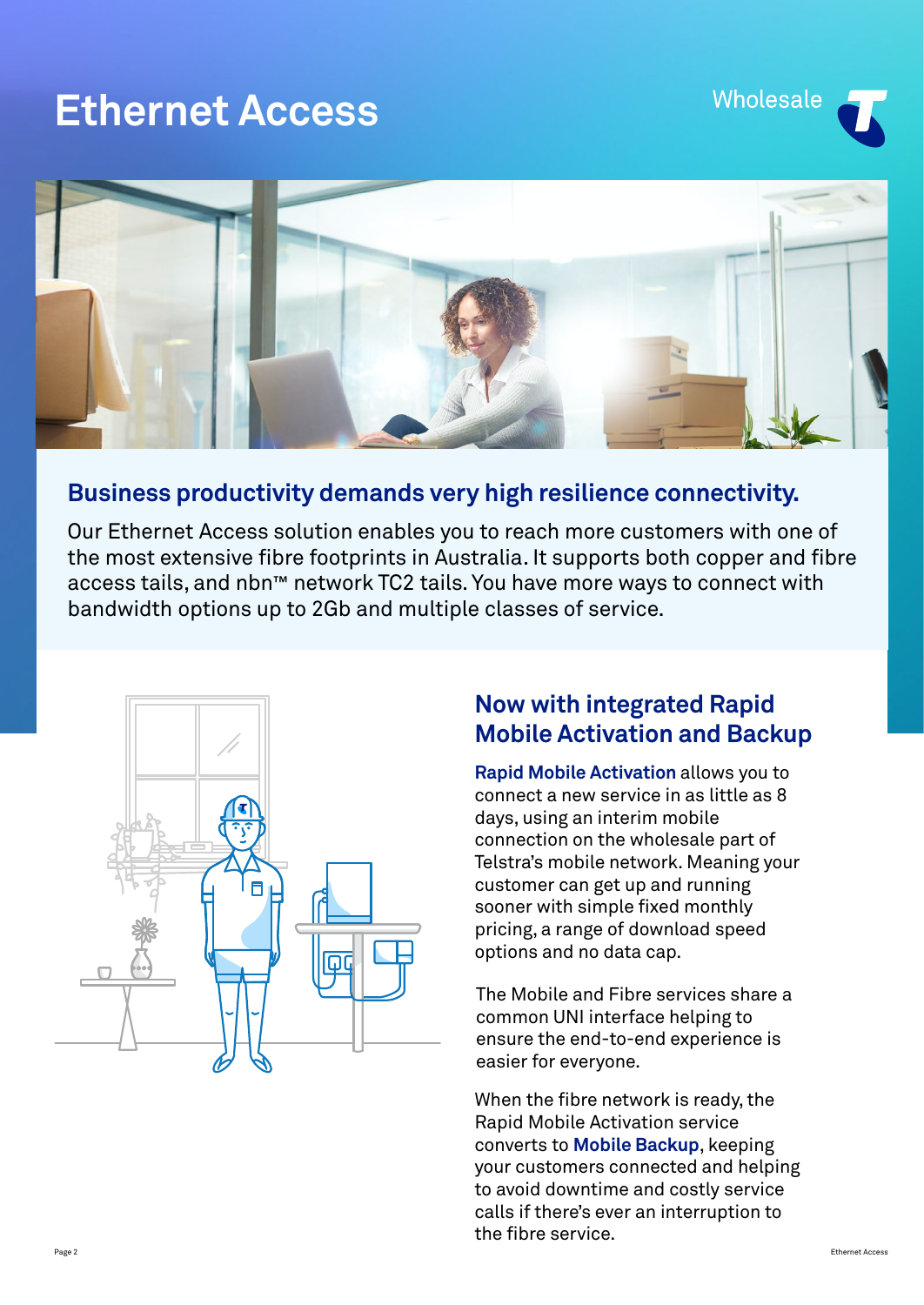



#### When you order an Ethernet Access service you have the option to add both Rapid Mobile Activation + Mobile Backup or just Mobile Backup.

Using our self install or professional-install option your customers can be connected in as little as 8 days with Rapid Mobile Activation, helping make you indispensable for their business success.

#### **Timeline: Delivery of an Ethernet Access service with Rapid Activation**







Wholesale customer places order for an Ethernet Access service

The order is accepted and the NTU is staged in preparation for delivery

#### **Day 1 Day 2-3 Day 4-5**

NTU is shipped out to the site specified in the order



end user site

NTU is installed following the [self-installation guide](https://connect.telstrawholesale.com/ea-rapid) or by a Telstra professional

Timeframes are provided as a guide only. Actual delivery and activation times will vary.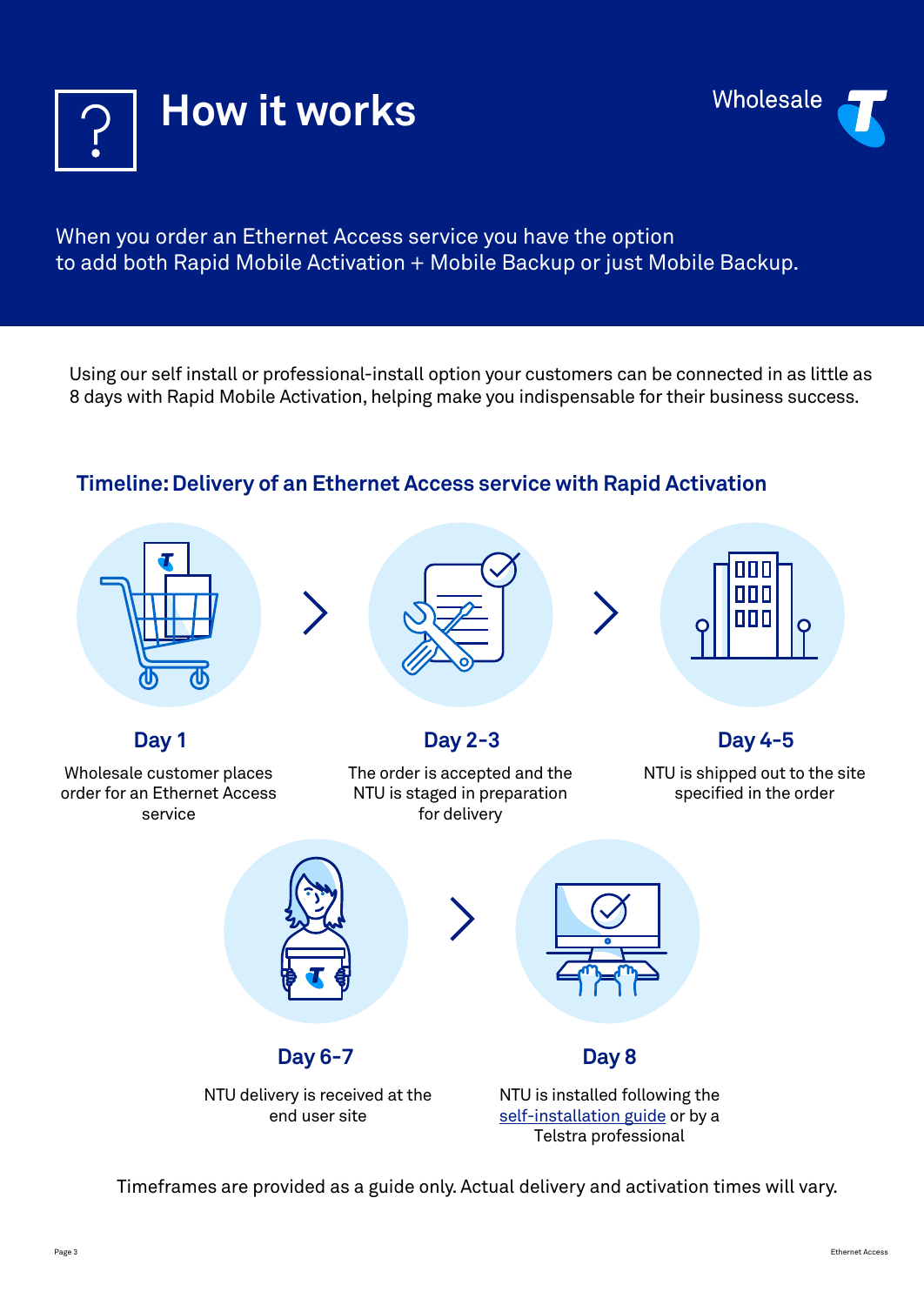# **Choose a more redundant path with Mobile Backup**

Unlike using two fixed connections that are likely to enter a building using the same conduit or path to supply primary and backup services**, mobile backup increases service resilience by offering a wireless path.** 

Wholesale



Mobile Backup automatically provides connectivity if the tail-end Ethernet Access fibre goes down. Your customers stay connected.

You'll receive a notification when the traffic switches from fibre to mobile and vice versa so you can keep your customer informed.

You can remotely check mobile service metrics to help guide mobile performance improvements at your customer's site.

Mobile Backup is fully integrated with Ethernet Access and uses the same compatible aggregation head end as the regular Ethernet Access fibre service.



#### **Multiple speed tiers available**

Select from multiple speed tiers available to tailor the service to your end customer needs. Choose from up to 10 Mbps, 20 Mbps, 40 Mbps or 100 Mbps.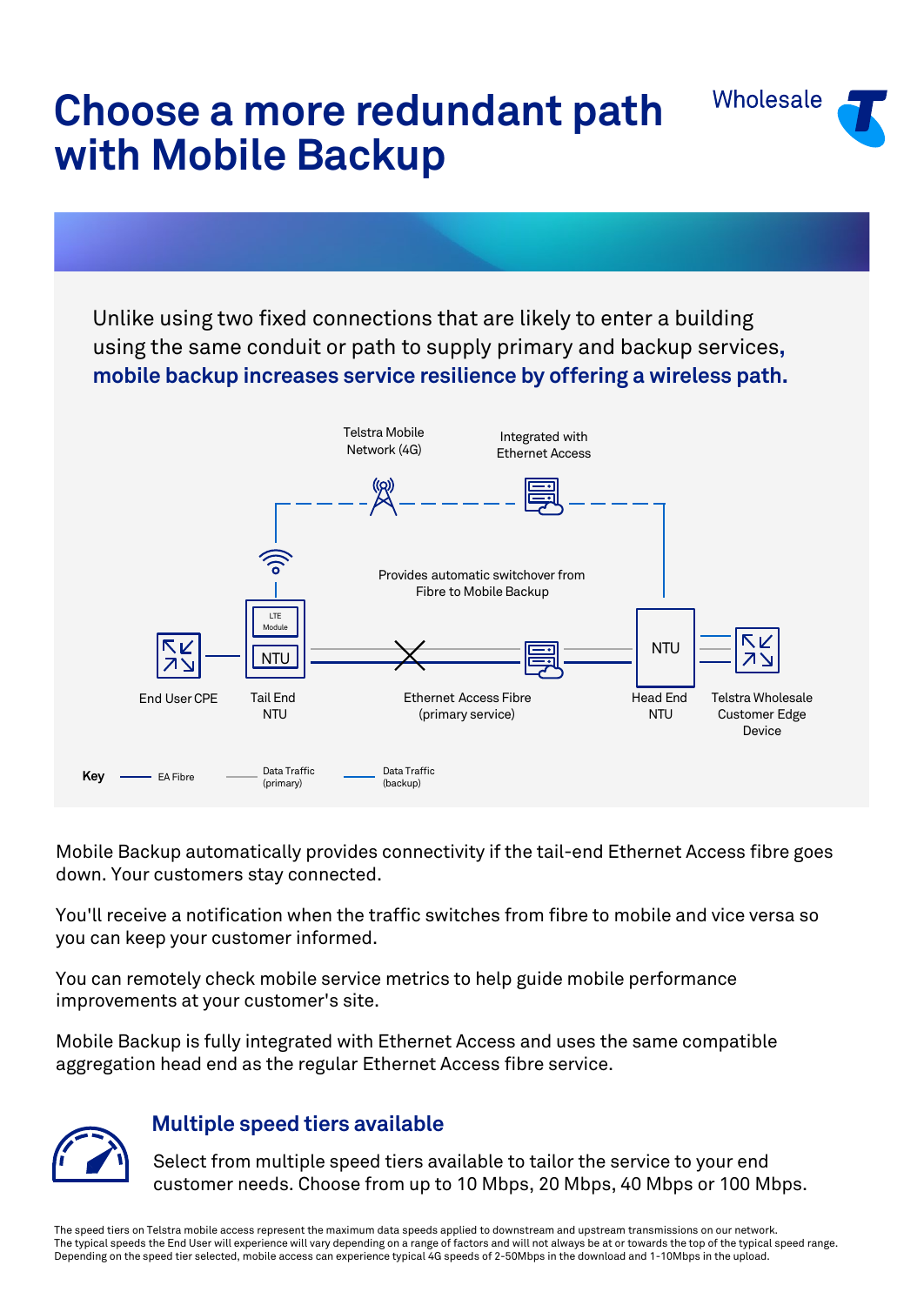**Features**



Resilience & reach of Telstra's fibre & mobile networks



Customers connected sooner



Single high quality integrated NTU included



Wholesale

Layer 2 integrated – as our customers prefer



My Network™ diagnostics for service optimisation



Fixed monthly price Fixed monthly price Range of mobile<br>no mobile data cap speeds speeds single supplier



Range of mobile speeds to suit different applications



single supplier to deliver all your services

| <b>Order Options</b>                                    | <b>EA fibre</b><br>service | <b>EA with Mobile</b><br><b>Backup</b> | <b>EA with Rapid</b><br><b>Mobile Activation</b><br>+ Backup |
|---------------------------------------------------------|----------------------------|----------------------------------------|--------------------------------------------------------------|
| <b>Access to Telstra's</b><br>extensive fibre footprint |                            |                                        |                                                              |
| Range of mobile speeds                                  | X                          |                                        |                                                              |
| Stay connected even if<br>the fibre goes down           | X                          |                                        |                                                              |
| Connection in as little<br>as 8 working days            | X                          |                                        |                                                              |